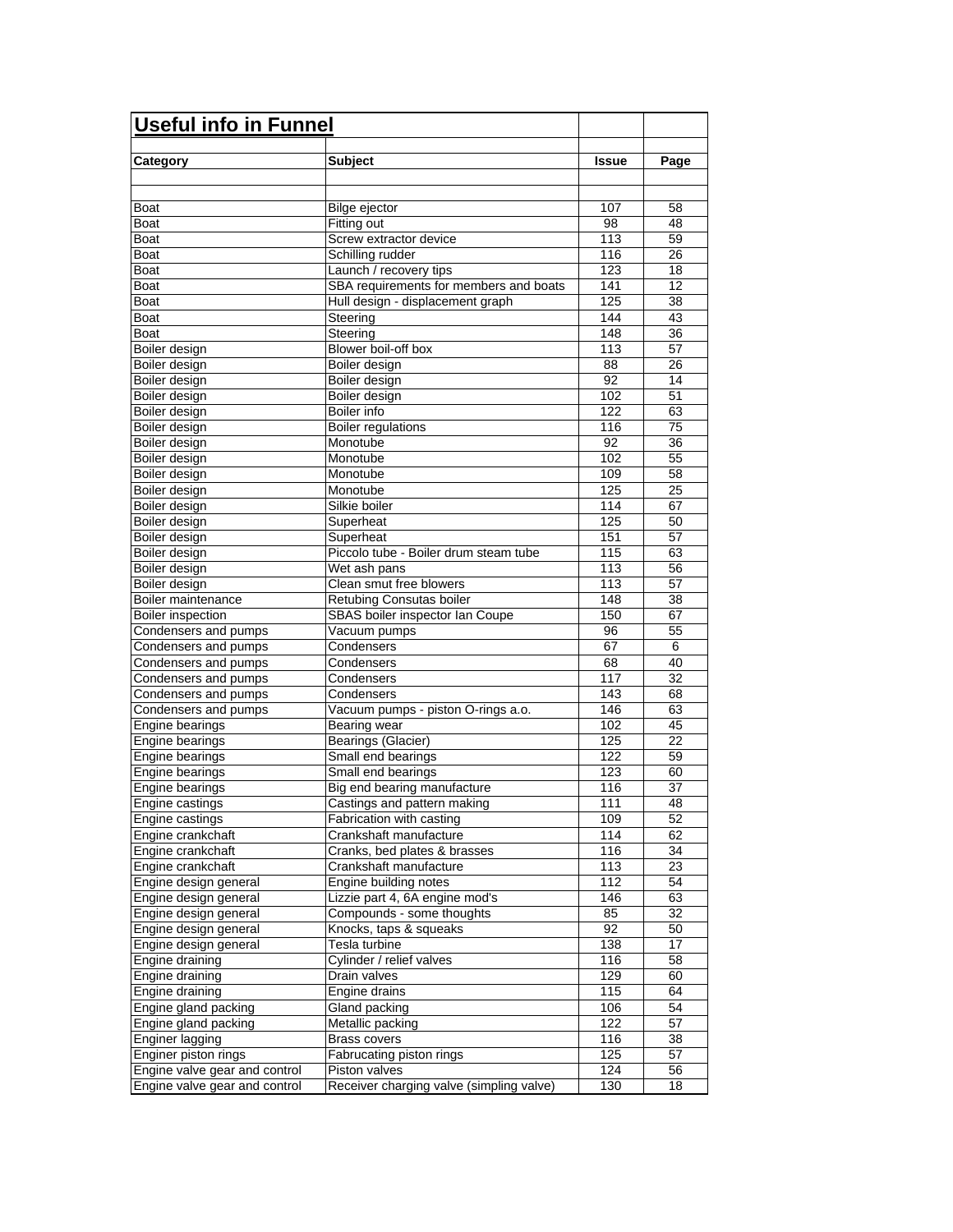| Engine valve gear and control                              | Simpling valve                         | 79  | 16              |
|------------------------------------------------------------|----------------------------------------|-----|-----------------|
| Engine valve gear and control                              | Simpling valve                         | 94  | 66              |
| Engine valve gear and control                              | Slide valves                           | 114 | 60              |
| Engine valve gear and control                              | Slide valves, HP piston type Stuart 6A | 127 | 61              |
| Engine valve gear and control                              | Slide valves, LP piston type Stuart 6A | 128 | 62              |
| Engine valve gear and control                              | Compound valve gear adjustment         | 127 | 64              |
| Engine valve gear and control                              | Problems man. compounds, simpl. valve  | 125 | 20              |
| Engine valve gear and control                              | Valve timing                           | 48  | 32              |
| Engine valve gear and control                              | AA Leak - piston valve setting         | 95  | 56              |
| Engine valve gear and control                              | Sturat 6A HP valve events              | 125 | 65              |
| Engine welding fabrication                                 | Fabricating cylinders by welding       | 117 | 23              |
| Feedwater systems                                          | Boiler feed pump - Southworth          | 138 | 61              |
| Feedwater systems                                          | Clack valves sticking                  | 115 | 64              |
| Feedwater systems                                          | Economisers                            | 133 | 24              |
| Feedwater systems                                          | Feed pump noise                        | 80  | 21              |
| Feedwater systems                                          | Feed pumps                             | 95  | 52              |
| Feedwater systems                                          | Feed pumps, speed, valves and piping   | 149 | 62              |
| Feedwater systems                                          | Feed pumps                             | 132 | 56              |
| Feedwater systems                                          | Feed pumps                             | 133 | 21              |
| Feedwater systems                                          | Feed water heating                     | 141 | 66              |
| Feedwater systems                                          | Feed water heating                     | 142 | 57              |
| Feedwater systems                                          | Feed water pump installations          | 134 | 22              |
| Feedwater systems                                          | Feed water systems                     | 84  | 46              |
| Feedwater systems                                          | Injectors                              | 67  | 36              |
| Feedwater systems                                          | Injectors                              | 94  | 35              |
| Feedwater systems                                          | Injectors                              | 96  | 58              |
| Feedwater systems                                          | Injectors                              | 98  | 64              |
| Feedwater systems                                          | Pumps versus injectors                 | 99  | 60              |
| Feedwater treatment                                        | Boiler water treatment                 | 113 | 61              |
| Feedwater treatment                                        | Oil and feed water separation          | 132 | 60              |
| Feedwater treatment                                        | Oil separator                          | 52  | 41              |
| Fuel and burners                                           | Coal                                   | 49  | 36              |
| Fuel and burners                                           | Combustion of coal                     | 129 | 56              |
| Fuel and burners                                           | Monotube & pot burner "Gremlin"        | 128 | 53              |
| Instr. valves and armatures                                | Boiler accessories                     | 51  | 28              |
|                                                            | Boiler fittings supplies               | 120 | 65              |
| Instr. valves and armatures<br>Instr. valves and armatures |                                        | 116 | 56              |
| Instr. valves and armatures                                | Gauge glasses                          | 126 | 61+62           |
| Instr. valves and armatures                                | Gauge glasses<br>Gauge glasses         | 131 | 62              |
| Instr. valves and armatures                                |                                        | 87  | 20              |
| Instr. valves and armatures                                | Injectors, plumbing etc                | 117 | 58              |
| Instr. valves and armatures                                | Leaking valves                         |     | 56              |
|                                                            | O rings                                | 119 |                 |
| Instr. valves and armatures                                | Safety valves                          | 94  | 40              |
| Instr. valves and armatures                                | Steam siren                            | 132 | 24              |
| Instr. valves and armatures                                | Valves                                 | 68  | $\overline{36}$ |
| Instr. valves and armatures                                | Valves                                 | 69  | 34              |
| Instr. valves and armatures                                | Valves                                 | 71  | 34              |
| Instr. valves and armatures                                | Whistle water separator                | 133 | 55              |
| Instr. valves and armatures                                | Cunifer                                | 116 | 49              |
| Insulation and refractory lining                           | Insulation                             | 97  | 62              |
| Insulation and refractory lining                           | Lagging                                | 132 | 58              |
| Insulation and refractory lining                           | Refractory                             | 76  | 33              |
| Lubrication                                                | Cylinder lubrication                   | 136 | 56              |
| Lubrication                                                | Cylinder lubrication                   | 137 | 58              |
| Lubrication                                                | Lubrication                            | 51  | 9               |
| Lubrication                                                | Oil pressure regulator                 | 79  | 31              |
| Lubrication                                                | Oiling                                 | 117 | 63              |
| Lubrication                                                | Oiling                                 | 120 | 57              |
| Lubrication                                                | Oiling                                 | 140 | 62              |
| Lubrication                                                | Oiling (vægesmøring)                   | 106 | 50              |
| Lubrication                                                | Oiling (vægesmøring)                   | 140 | 56              |
| Lubrication                                                | Oiling, wick type                      | 117 | 57              |
| Lubrication                                                | Alex Richie 10 pump lubricator         | 146 | 63              |